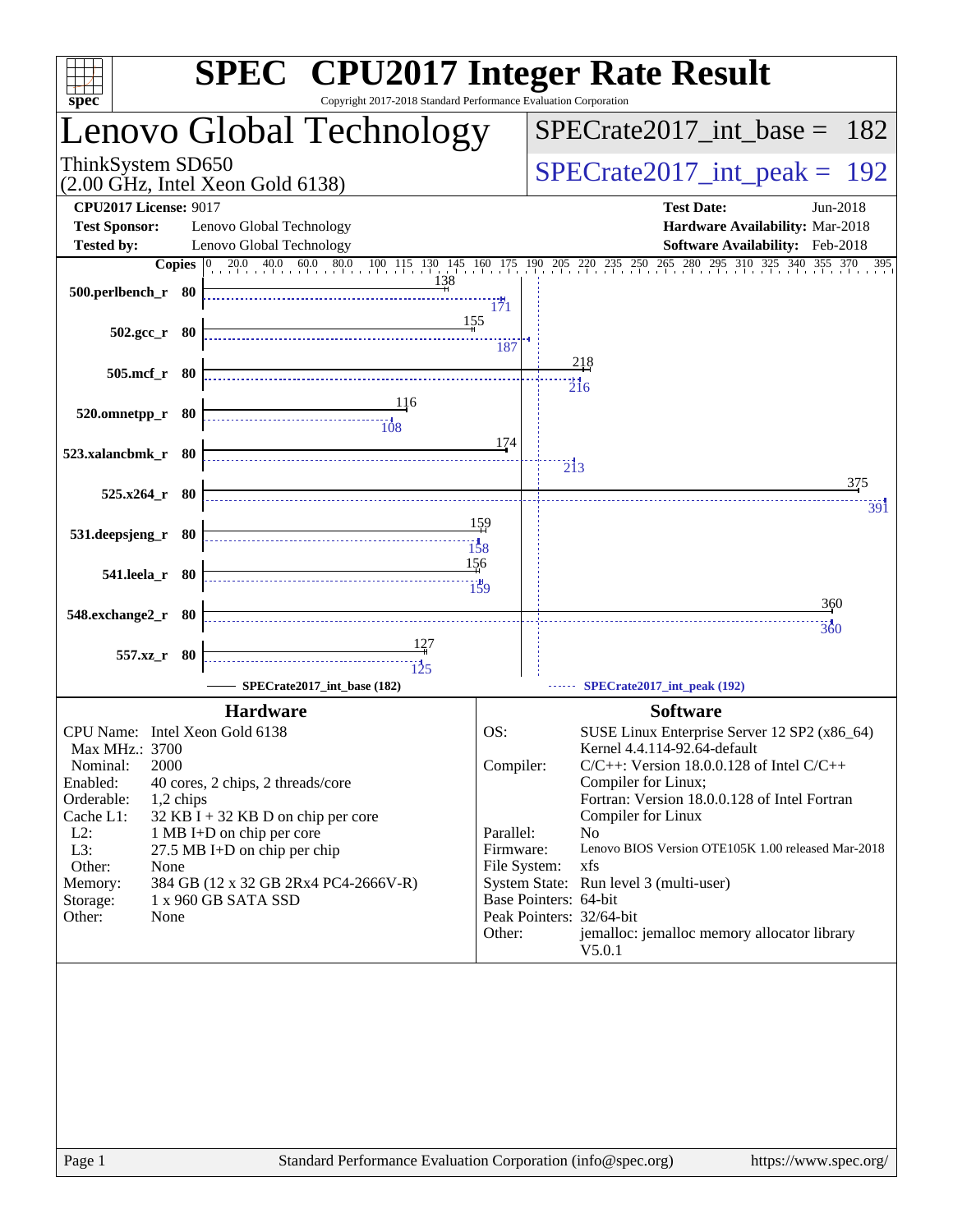

## Lenovo Global Technology

# [SPECrate2017\\_int\\_base =](http://www.spec.org/auto/cpu2017/Docs/result-fields.html#SPECrate2017intbase) 182

(2.00 GHz, Intel Xeon Gold 6138) ThinkSystem SD650  $SPECrate2017\_int\_peak = 192$ 

**[Test Sponsor:](http://www.spec.org/auto/cpu2017/Docs/result-fields.html#TestSponsor)** Lenovo Global Technology **[Hardware Availability:](http://www.spec.org/auto/cpu2017/Docs/result-fields.html#HardwareAvailability)** Mar-2018

**[CPU2017 License:](http://www.spec.org/auto/cpu2017/Docs/result-fields.html#CPU2017License)** 9017 **[Test Date:](http://www.spec.org/auto/cpu2017/Docs/result-fields.html#TestDate)** Jun-2018 **[Tested by:](http://www.spec.org/auto/cpu2017/Docs/result-fields.html#Testedby)** Lenovo Global Technology **[Software Availability:](http://www.spec.org/auto/cpu2017/Docs/result-fields.html#SoftwareAvailability)** Feb-2018

### **[Results Table](http://www.spec.org/auto/cpu2017/Docs/result-fields.html#ResultsTable)**

|                                           | <b>Base</b>   |                |       |                |       | <b>Peak</b>    |       |               |                |              |                |              |                |              |
|-------------------------------------------|---------------|----------------|-------|----------------|-------|----------------|-------|---------------|----------------|--------------|----------------|--------------|----------------|--------------|
| <b>Benchmark</b>                          | <b>Copies</b> | <b>Seconds</b> | Ratio | <b>Seconds</b> | Ratio | <b>Seconds</b> | Ratio | <b>Copies</b> | <b>Seconds</b> | <b>Ratio</b> | <b>Seconds</b> | <b>Ratio</b> | <b>Seconds</b> | <b>Ratio</b> |
| 500.perlbench_r                           | 80            | 920            | 138   | 921            | 138   | 909            | 140   | 80            | 738            | 173          | <b>746</b>     | <u> 171</u>  | 748            | 170          |
| $502.\text{sec}$ <sub>r</sub>             | 80            | 730            | 155   | 728            | 156   | 735            | 154   | 80            | 607            | 187          | 606            | 187          | 607            | 187          |
| $505$ .mcf r                              | 80            | 584            | 221   | 595            | 217   | 594            | 218   | 80            | 600            | 216          | 599            | 216          | 610            | 212          |
| 520.omnetpp_r                             | 80            | 903            | 116   | 898            | 117   | 903            | 116   | 80            | 973            | 108          | 976            | 108          | 968            | 108          |
| 523.xalancbmk r                           | 80            | 485            | 174   | 488            | 173   | 487            | 174   | 80            | 397            | 213          | 398            | 212          | 397            | 213          |
| 525.x264 r                                | 80            | 373            | 375   | 374            | 375   | 374            | 375   | 80            | 359            | 390          | 358            | <u>391</u>   | 358            | 391          |
| 531.deepsjeng_r                           | 80            | 566            | 162   | 577            | 159   | 577            | 159   | 80            | 584            | 157          | 581            | 158          | 580            | 158          |
| 541.leela r                               | 80            | 839            | 158   | 847            | 156   | 848            | 156   | 80            | 828            | 160          | 836            | <u>159</u>   | 838            | 158          |
| 548.exchange2_r                           | 80            | 582            | 360   | 582            | 360   | 581            | 361   | 80            | 582            | 360          | 583            | 360          | 583            | 360          |
| 557.xz r                                  | 80            | 675            | 128   | 682            | 127   | 683            | 127   | 80            | 692            | 125          | 690            | 125          | 691            | 125          |
| $SPECrate2017\_int\_base =$<br>182        |               |                |       |                |       |                |       |               |                |              |                |              |                |              |
| $CDFAC = 1.2047 + 1.1$<br>$\overline{AB}$ |               |                |       |                |       |                |       |               |                |              |                |              |                |              |

**[SPECrate2017\\_int\\_peak =](http://www.spec.org/auto/cpu2017/Docs/result-fields.html#SPECrate2017intpeak) 192**

Results appear in the [order in which they were run](http://www.spec.org/auto/cpu2017/Docs/result-fields.html#RunOrder). Bold underlined text [indicates a median measurement](http://www.spec.org/auto/cpu2017/Docs/result-fields.html#Median).

#### **[Submit Notes](http://www.spec.org/auto/cpu2017/Docs/result-fields.html#SubmitNotes)**

 The numactl mechanism was used to bind copies to processors. The config file option 'submit' was used to generate numactl commands to bind each copy to a specific processor. For details, please see the config file.

### **[Operating System Notes](http://www.spec.org/auto/cpu2017/Docs/result-fields.html#OperatingSystemNotes)**

Stack size set to unlimited using "ulimit -s unlimited"

### **[General Notes](http://www.spec.org/auto/cpu2017/Docs/result-fields.html#GeneralNotes)**

Environment variables set by runcpu before the start of the run: LD\_LIBRARY\_PATH = "/home/cpu2017.1.0.2.ic18.0/lib/ia32:/home/cpu2017.1.0.2.ic18.0/lib/intel64" LD\_LIBRARY\_PATH = "\$LD\_LIBRARY\_PATH:/home/cpu2017.1.0.2.ic18.0/je5.0.1-32:/home/cpu2017.1.0.2.ic18.0/je5.0.1-64" Binaries compiled on a system with 1x Intel Core i7-4790 CPU + 32GB RAM memory using Redhat Enterprise Linux 7.4 Transparent Huge Pages enabled by default Prior to runcpu invocation Filesystem page cache synced and cleared with: sync; echo 3> /proc/sys/vm/drop\_caches runcpu command invoked through numactl i.e.: numactl --interleave=all runcpu <etc> jemalloc: configured and built at default for 32bit (i686) and 64bit (x86\_64) targets; jemalloc: built with the RedHat Enterprise 7.4, and the system compiler gcc 4.8.5; jemalloc: sources available from jemalloc.net or

**(Continued on next page)**

| Standard Performance Evaluation Corporation (info@spec.org) |                       |
|-------------------------------------------------------------|-----------------------|
|                                                             | https://www.spec.org/ |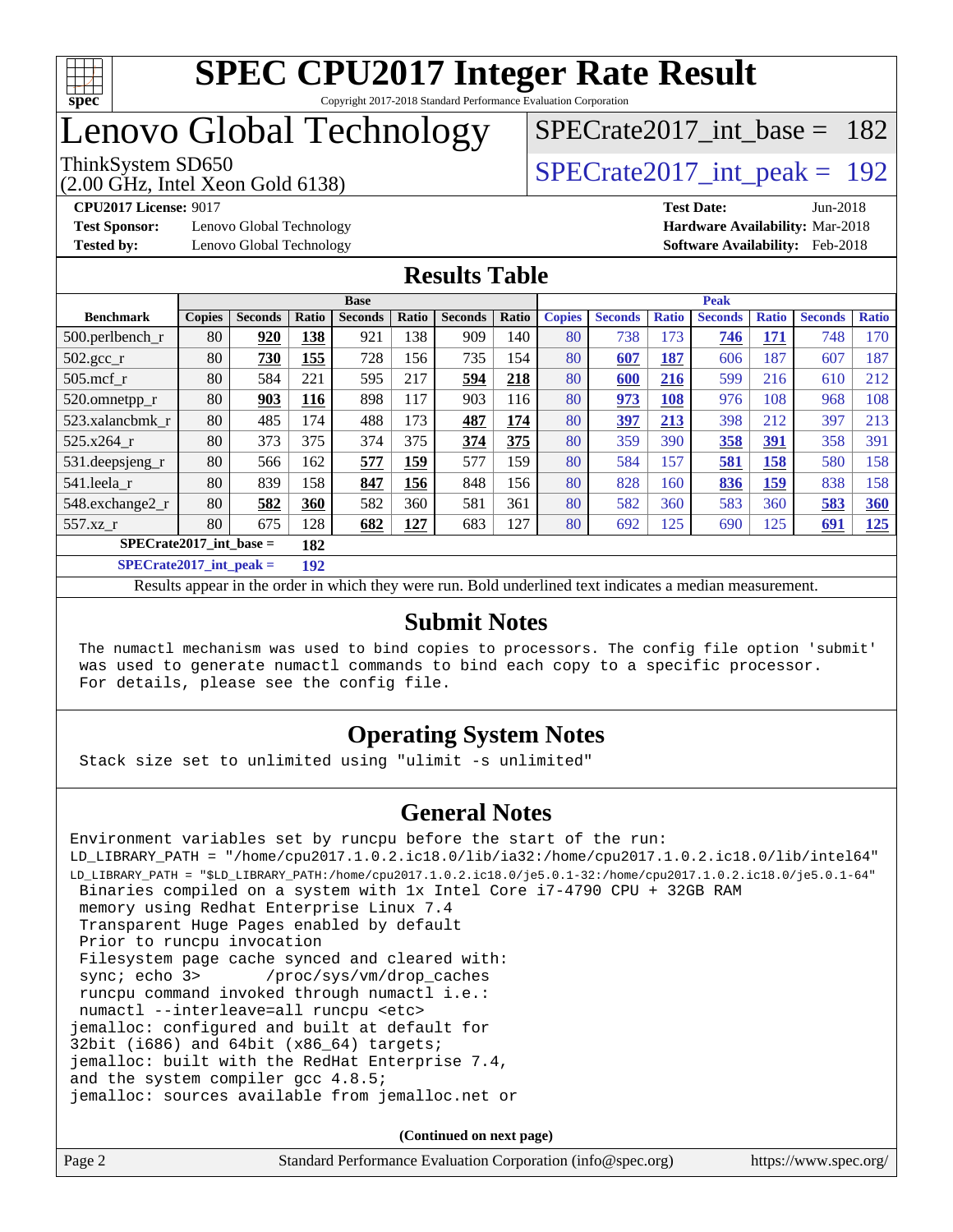

# **[SPEC CPU2017 Integer Rate Result](http://www.spec.org/auto/cpu2017/Docs/result-fields.html#SPECCPU2017IntegerRateResult)**

Copyright 2017-2018 Standard Performance Evaluation Corporation

Lenovo Global Technology

[SPECrate2017\\_int\\_base =](http://www.spec.org/auto/cpu2017/Docs/result-fields.html#SPECrate2017intbase) 182

(2.00 GHz, Intel Xeon Gold 6138)

ThinkSystem SD650  $SPECrate2017\_int\_peak = 192$ 

**[Test Sponsor:](http://www.spec.org/auto/cpu2017/Docs/result-fields.html#TestSponsor)** Lenovo Global Technology **[Hardware Availability:](http://www.spec.org/auto/cpu2017/Docs/result-fields.html#HardwareAvailability)** Mar-2018 **[Tested by:](http://www.spec.org/auto/cpu2017/Docs/result-fields.html#Testedby)** Lenovo Global Technology **[Software Availability:](http://www.spec.org/auto/cpu2017/Docs/result-fields.html#SoftwareAvailability)** Feb-2018

**[CPU2017 License:](http://www.spec.org/auto/cpu2017/Docs/result-fields.html#CPU2017License)** 9017 **[Test Date:](http://www.spec.org/auto/cpu2017/Docs/result-fields.html#TestDate)** Jun-2018

#### **[General Notes \(Continued\)](http://www.spec.org/auto/cpu2017/Docs/result-fields.html#GeneralNotes)**

<https://github.com/jemalloc/jemalloc/releases> Yes: The test sponsor attests, as of date of publication, that CVE-2017-5754 (Meltdown) is mitigated in the system as tested and documented. Yes: The test sponsor attests, as of date of publication, that CVE-2017-5753 (Spectre variant 1) is mitigated in the system as tested and documented. Yes: The test sponsor attests, as of date of publication, that CVE-2017-5715 (Spectre variant 2) is mitigated in the system as tested and documented.

#### **[Platform Notes](http://www.spec.org/auto/cpu2017/Docs/result-fields.html#PlatformNotes)**

Page 3 Standard Performance Evaluation Corporation [\(info@spec.org\)](mailto:info@spec.org) <https://www.spec.org/> BIOS configuration: Choose Operating Mode set to Maximum Performance SNC set to Enable DCU Streamer Prefetcher set to Disable MONITOR/MWAIT set to Enable UPI Prefetcher set to Disable LLC dead line alloc set to Disable Sysinfo program /home/cpu2017.1.0.2.ic18.0/bin/sysinfo Rev: r5797 of 2017-06-14 96c45e4568ad54c135fd618bcc091c0f running on oc2 Sun Jun 10 19:28:36 2018 SUT (System Under Test) info as seen by some common utilities. For more information on this section, see <https://www.spec.org/cpu2017/Docs/config.html#sysinfo> From /proc/cpuinfo model name : Intel(R) Xeon(R) Gold 6138 CPU @ 2.00GHz 2 "physical id"s (chips) 80 "processors" cores, siblings (Caution: counting these is hw and system dependent. The following excerpts from /proc/cpuinfo might not be reliable. Use with caution.) cpu cores : 20 siblings : 40 physical 0: cores 0 1 2 3 4 8 9 10 11 12 16 17 18 19 20 24 25 26 27 28 physical 1: cores 0 1 2 3 4 8 9 10 11 12 16 17 18 19 20 24 25 26 27 28 From lscpu: Architecture: x86\_64 CPU op-mode(s): 32-bit, 64-bit Little Endian  $CPU(s):$  80 On-line CPU(s) list: 0-79 Thread(s) per core: 2 Core(s) per socket: 20 Socket(s): 2 NUMA node(s): 4 **(Continued on next page)**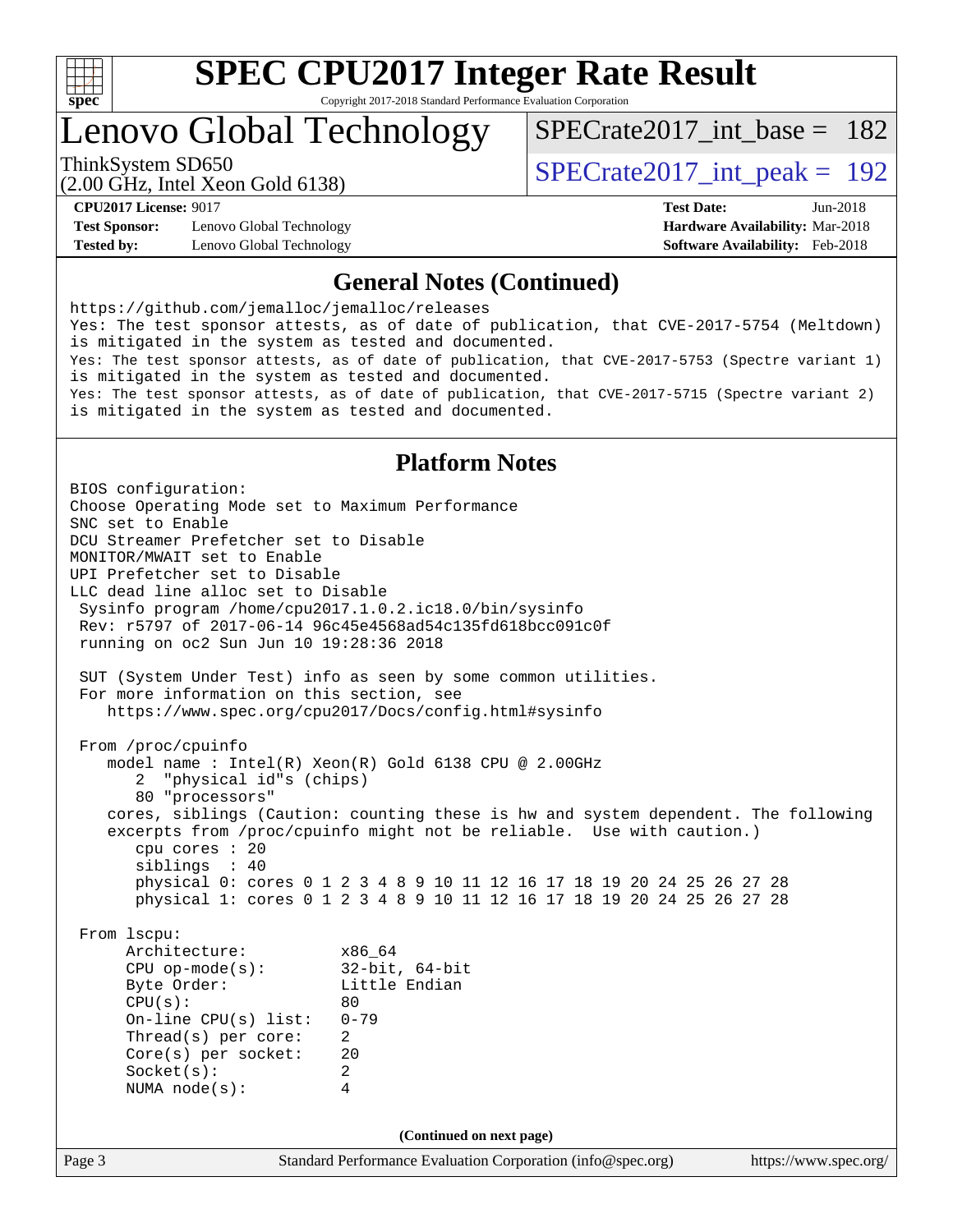

Lenovo Global Technology

[SPECrate2017\\_int\\_base =](http://www.spec.org/auto/cpu2017/Docs/result-fields.html#SPECrate2017intbase) 182

(2.00 GHz, Intel Xeon Gold 6138)

ThinkSystem SD650<br>  $(2.00 \text{ GHz})$  Intel Xeon Gold 6138)

**[CPU2017 License:](http://www.spec.org/auto/cpu2017/Docs/result-fields.html#CPU2017License)** 9017 **[Test Date:](http://www.spec.org/auto/cpu2017/Docs/result-fields.html#TestDate)** Jun-2018

**[Test Sponsor:](http://www.spec.org/auto/cpu2017/Docs/result-fields.html#TestSponsor)** Lenovo Global Technology **[Hardware Availability:](http://www.spec.org/auto/cpu2017/Docs/result-fields.html#HardwareAvailability)** Mar-2018 **[Tested by:](http://www.spec.org/auto/cpu2017/Docs/result-fields.html#Testedby)** Lenovo Global Technology **[Software Availability:](http://www.spec.org/auto/cpu2017/Docs/result-fields.html#SoftwareAvailability)** Feb-2018

#### **[Platform Notes \(Continued\)](http://www.spec.org/auto/cpu2017/Docs/result-fields.html#PlatformNotes)**

| Vendor ID:                                 | GenuineIntel                                                                         |  |  |  |  |  |  |
|--------------------------------------------|--------------------------------------------------------------------------------------|--|--|--|--|--|--|
| CPU family:                                | 6                                                                                    |  |  |  |  |  |  |
| Model:                                     | 85                                                                                   |  |  |  |  |  |  |
| Model name:                                | $Intel(R) Xeon(R) Gold 6138 CPU @ 2.00GHz$                                           |  |  |  |  |  |  |
| Stepping:                                  | 4                                                                                    |  |  |  |  |  |  |
| CPU MHz:                                   | 1995.316                                                                             |  |  |  |  |  |  |
| BogoMIPS:                                  | 3990.63                                                                              |  |  |  |  |  |  |
| Virtualization:                            | $VT - x$                                                                             |  |  |  |  |  |  |
| L1d cache:                                 | 32K                                                                                  |  |  |  |  |  |  |
| Lli cache:                                 | 32K                                                                                  |  |  |  |  |  |  |
| $L2$ cache:                                | 1024K                                                                                |  |  |  |  |  |  |
| L3 cache:                                  | 28160K                                                                               |  |  |  |  |  |  |
| NUMA $node0$ $CPU(s):$                     | $0-2, 5, 6, 10-12, 15, 16, 40-42, 45, 46, 50-52, 55, 56$                             |  |  |  |  |  |  |
| NUMA nodel CPU(s):                         | 3, 4, 7-9, 13, 14, 17-19, 43, 44, 47-49, 53, 54, 57-59                               |  |  |  |  |  |  |
| NUMA $node2$ $CPU(s):$                     | 20-22, 25, 26, 30-32, 35, 36, 60-62, 65, 66, 70-72, 75, 76                           |  |  |  |  |  |  |
| NUMA $node3$ $CPU(s):$                     | 23, 24, 27-29, 33, 34, 37-39, 63, 64, 67-69, 73, 74, 77-79                           |  |  |  |  |  |  |
| Flagg:                                     | fpu vme de pse tsc msr pae mce cx8 apic sep mtrr pge mca cmov                        |  |  |  |  |  |  |
|                                            | pat pse36 clflush dts acpi mmx fxsr sse sse2 ss ht tm pbe syscall nx pdpelgb rdtscp  |  |  |  |  |  |  |
|                                            |                                                                                      |  |  |  |  |  |  |
|                                            | lm constant_tsc art arch_perfmon pebs bts rep_good nopl xtopology nonstop_tsc        |  |  |  |  |  |  |
|                                            | aperfmperf eagerfpu pni pclmulqdq dtes64 monitor ds_cpl vmx smx est tm2 ssse3 sdbg   |  |  |  |  |  |  |
|                                            | fma cx16 xtpr pdcm pcid dca sse4_1 sse4_2 x2apic movbe popcnt tsc_deadline_timer aes |  |  |  |  |  |  |
|                                            | xsave avx f16c rdrand lahf_lm abm 3dnowprefetch ida arat epb invpcid_single pln pts  |  |  |  |  |  |  |
|                                            | dtherm intel_pt rsb_ctxsw spec_ctrl retpoline kaiser tpr_shadow vnmi flexpriority    |  |  |  |  |  |  |
|                                            | ept vpid fsgsbase tsc_adjust bmil hle avx2 smep bmi2 erms invpcid rtm cqm mpx        |  |  |  |  |  |  |
|                                            | avx512f avx512dq rdseed adx smap clflushopt clwb avx512cd avx512bw avx512vl xsaveopt |  |  |  |  |  |  |
| xsavec xgetbvl cqm_llc cqm_occup_llc       |                                                                                      |  |  |  |  |  |  |
|                                            |                                                                                      |  |  |  |  |  |  |
| /proc/cpuinfo cache data                   |                                                                                      |  |  |  |  |  |  |
| cache size $: 28160$ KB                    |                                                                                      |  |  |  |  |  |  |
|                                            |                                                                                      |  |  |  |  |  |  |
|                                            | From numactl --hardware WARNING: a numactl 'node' might or might not correspond to a |  |  |  |  |  |  |
| physical chip.                             |                                                                                      |  |  |  |  |  |  |
| $available: 4 nodes (0-3)$                 |                                                                                      |  |  |  |  |  |  |
|                                            | node 0 cpus: 0 1 2 5 6 10 11 12 15 16 40 41 42 45 46 50 51 52 55 56                  |  |  |  |  |  |  |
| node 0 size: 96355 MB                      |                                                                                      |  |  |  |  |  |  |
| node 0 free: 96079 MB                      |                                                                                      |  |  |  |  |  |  |
|                                            | node 1 cpus: 3 4 7 8 9 13 14 17 18 19 43 44 47 48 49 53 54 57 58 59                  |  |  |  |  |  |  |
| node 1 size: 96753 MB                      |                                                                                      |  |  |  |  |  |  |
| node 1 free: 96187 MB                      |                                                                                      |  |  |  |  |  |  |
|                                            | node 2 cpus: 20 21 22 25 26 30 31 32 35 36 60 61 62 65 66 70 71 72 75 76             |  |  |  |  |  |  |
| node 2 size: 96753 MB                      |                                                                                      |  |  |  |  |  |  |
| node 2 free: 96537 MB                      |                                                                                      |  |  |  |  |  |  |
|                                            | node 3 cpus: 23 24 27 28 29 33 34 37 38 39 63 64 67 68 69 73 74 77 78 79             |  |  |  |  |  |  |
| node 3 size: 96750 MB                      |                                                                                      |  |  |  |  |  |  |
| node 3 free: 96502 MB                      |                                                                                      |  |  |  |  |  |  |
| node distances:                            |                                                                                      |  |  |  |  |  |  |
| node<br>$\mathbf{1}$<br>$\Omega$<br>2<br>3 |                                                                                      |  |  |  |  |  |  |
|                                            |                                                                                      |  |  |  |  |  |  |
|                                            | (Continued on next page)                                                             |  |  |  |  |  |  |
|                                            |                                                                                      |  |  |  |  |  |  |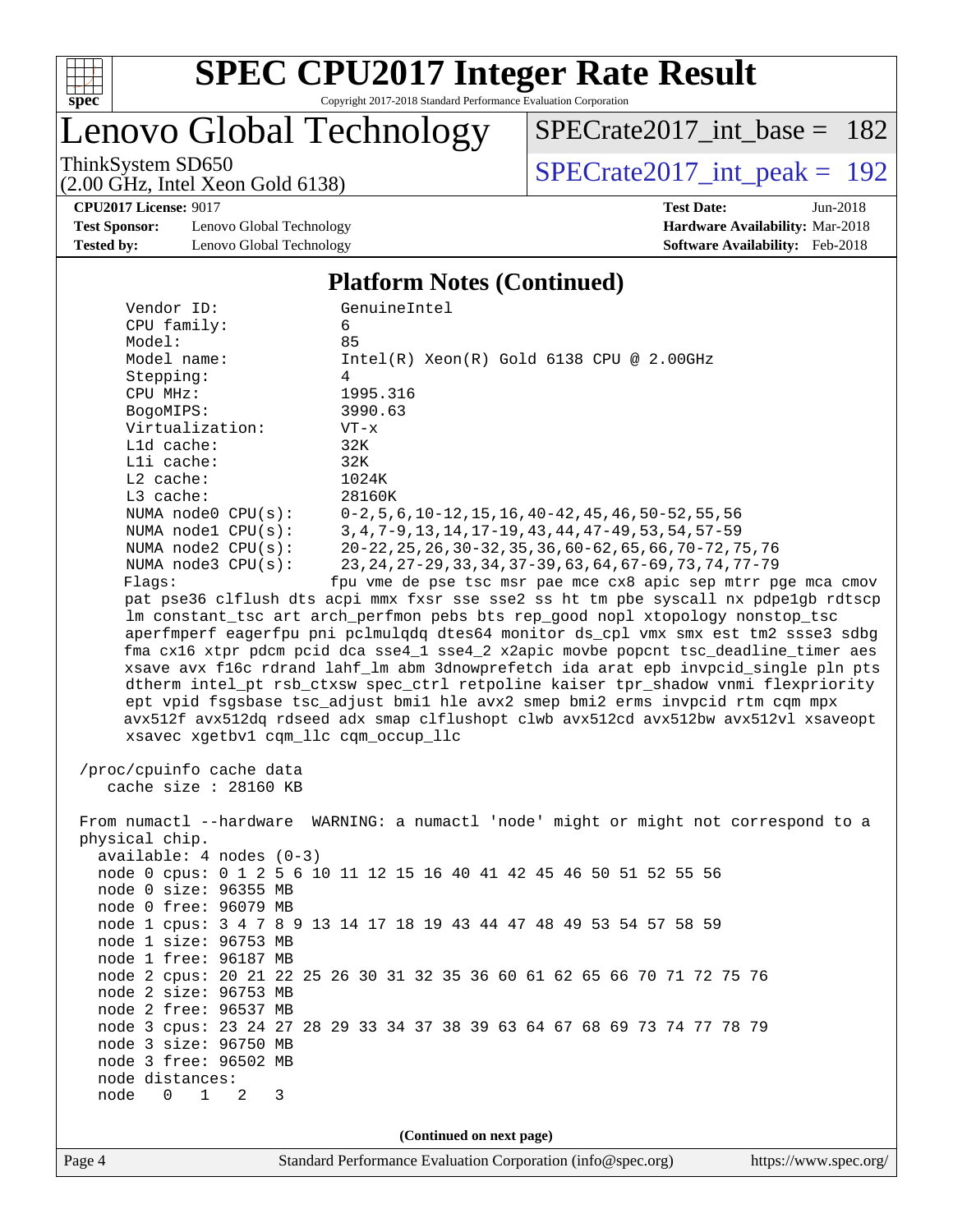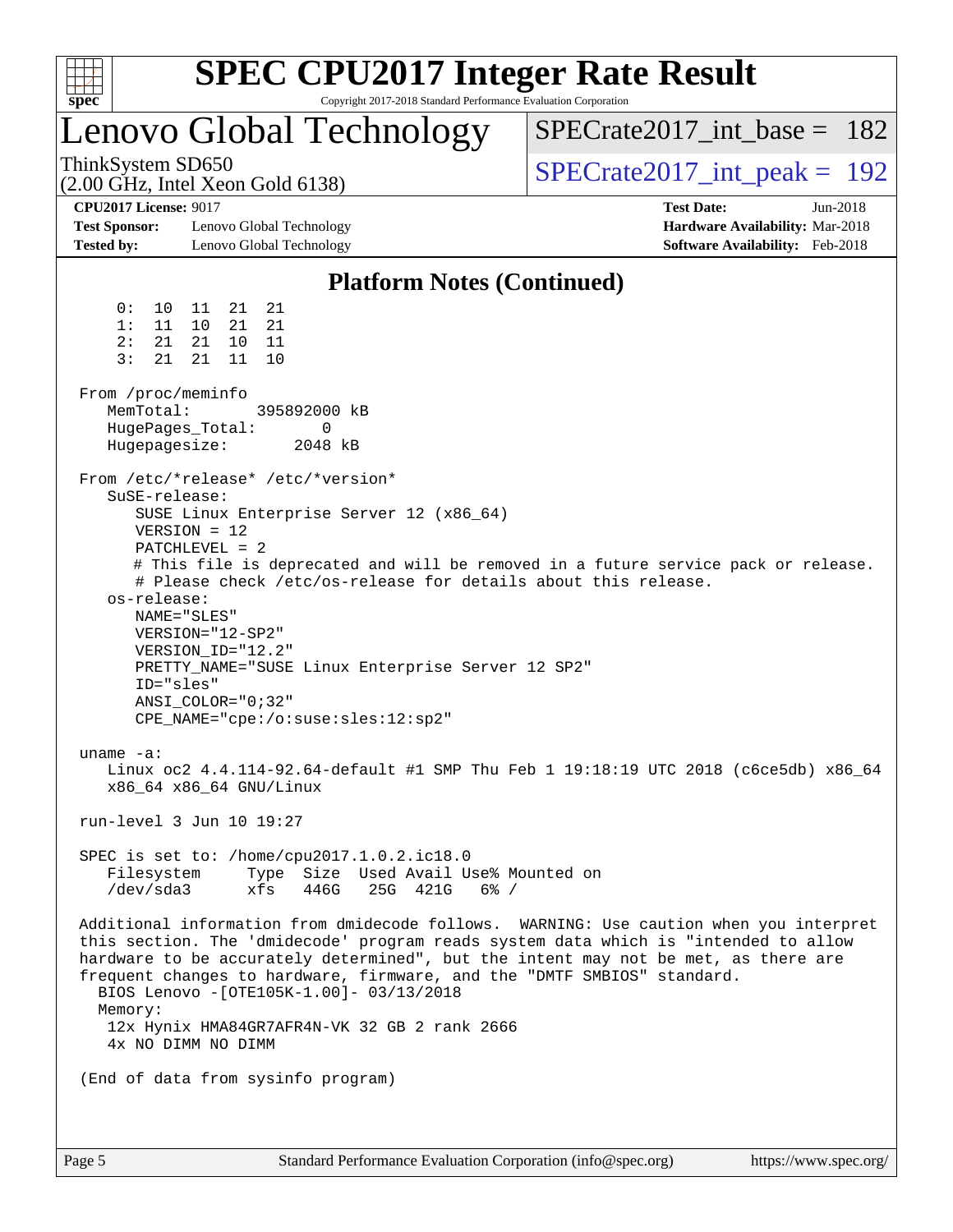

# **[SPEC CPU2017 Integer Rate Result](http://www.spec.org/auto/cpu2017/Docs/result-fields.html#SPECCPU2017IntegerRateResult)**

Copyright 2017-2018 Standard Performance Evaluation Corporation

## Lenovo Global Technology

[SPECrate2017\\_int\\_base =](http://www.spec.org/auto/cpu2017/Docs/result-fields.html#SPECrate2017intbase) 182

(2.00 GHz, Intel Xeon Gold 6138)

ThinkSystem SD650<br>  $(2.00 \text{ GHz})$  Intel Xeon Gold 6138)

**[Test Sponsor:](http://www.spec.org/auto/cpu2017/Docs/result-fields.html#TestSponsor)** Lenovo Global Technology **[Hardware Availability:](http://www.spec.org/auto/cpu2017/Docs/result-fields.html#HardwareAvailability)** Mar-2018 **[Tested by:](http://www.spec.org/auto/cpu2017/Docs/result-fields.html#Testedby)** Lenovo Global Technology **[Software Availability:](http://www.spec.org/auto/cpu2017/Docs/result-fields.html#SoftwareAvailability)** Feb-2018

**[CPU2017 License:](http://www.spec.org/auto/cpu2017/Docs/result-fields.html#CPU2017License)** 9017 **[Test Date:](http://www.spec.org/auto/cpu2017/Docs/result-fields.html#TestDate)** Jun-2018

### **[Compiler Version Notes](http://www.spec.org/auto/cpu2017/Docs/result-fields.html#CompilerVersionNotes)**

| $500. perlbench_r(base) 502. gcc_r(base) 505.mcf_r(base, peak)$<br>CC.<br>525.x264_r(base, peak) 557.xz_r(base, peak) |
|-----------------------------------------------------------------------------------------------------------------------|
| icc (ICC) 18.0.0 20170811<br>Copyright (C) 1985-2017 Intel Corporation. All rights reserved.                          |
| 500.perlbench_r(peak) 502.gcc_r(peak)<br>CC.                                                                          |
| icc (ICC) 18.0.0 20170811<br>Copyright (C) 1985-2017 Intel Corporation. All rights reserved.                          |
| CXXC 520.omnetpp_r(base) 523.xalancbmk_r(base) 531.deepsjeng_r(base)<br>$541.$ leela $r(base)$                        |
| icpc (ICC) 18.0.0 20170811<br>Copyright (C) 1985-2017 Intel Corporation. All rights reserved.                         |
| CXXC 520.omnetpp_r(peak) 523.xalancbmk_r(peak) 531.deepsjeng_r(peak)<br>$541.$ leela $r$ (peak)                       |
| icpc (ICC) 18.0.0 20170811<br>Copyright (C) 1985-2017 Intel Corporation. All rights reserved.                         |
| 548.exchange2_r(base, peak)<br>FC                                                                                     |
| ifort (IFORT) 18.0.0 20170811<br>Copyright (C) 1985-2017 Intel Corporation. All rights reserved.                      |
|                                                                                                                       |

### **[Base Compiler Invocation](http://www.spec.org/auto/cpu2017/Docs/result-fields.html#BaseCompilerInvocation)**

[C benchmarks](http://www.spec.org/auto/cpu2017/Docs/result-fields.html#Cbenchmarks): [icc](http://www.spec.org/cpu2017/results/res2018q2/cpu2017-20180611-06850.flags.html#user_CCbase_intel_icc_18.0_66fc1ee009f7361af1fbd72ca7dcefbb700085f36577c54f309893dd4ec40d12360134090235512931783d35fd58c0460139e722d5067c5574d8eaf2b3e37e92)

[C++ benchmarks:](http://www.spec.org/auto/cpu2017/Docs/result-fields.html#CXXbenchmarks) [icpc](http://www.spec.org/cpu2017/results/res2018q2/cpu2017-20180611-06850.flags.html#user_CXXbase_intel_icpc_18.0_c510b6838c7f56d33e37e94d029a35b4a7bccf4766a728ee175e80a419847e808290a9b78be685c44ab727ea267ec2f070ec5dc83b407c0218cded6866a35d07)

**(Continued on next page)**

Page 6 Standard Performance Evaluation Corporation [\(info@spec.org\)](mailto:info@spec.org) <https://www.spec.org/>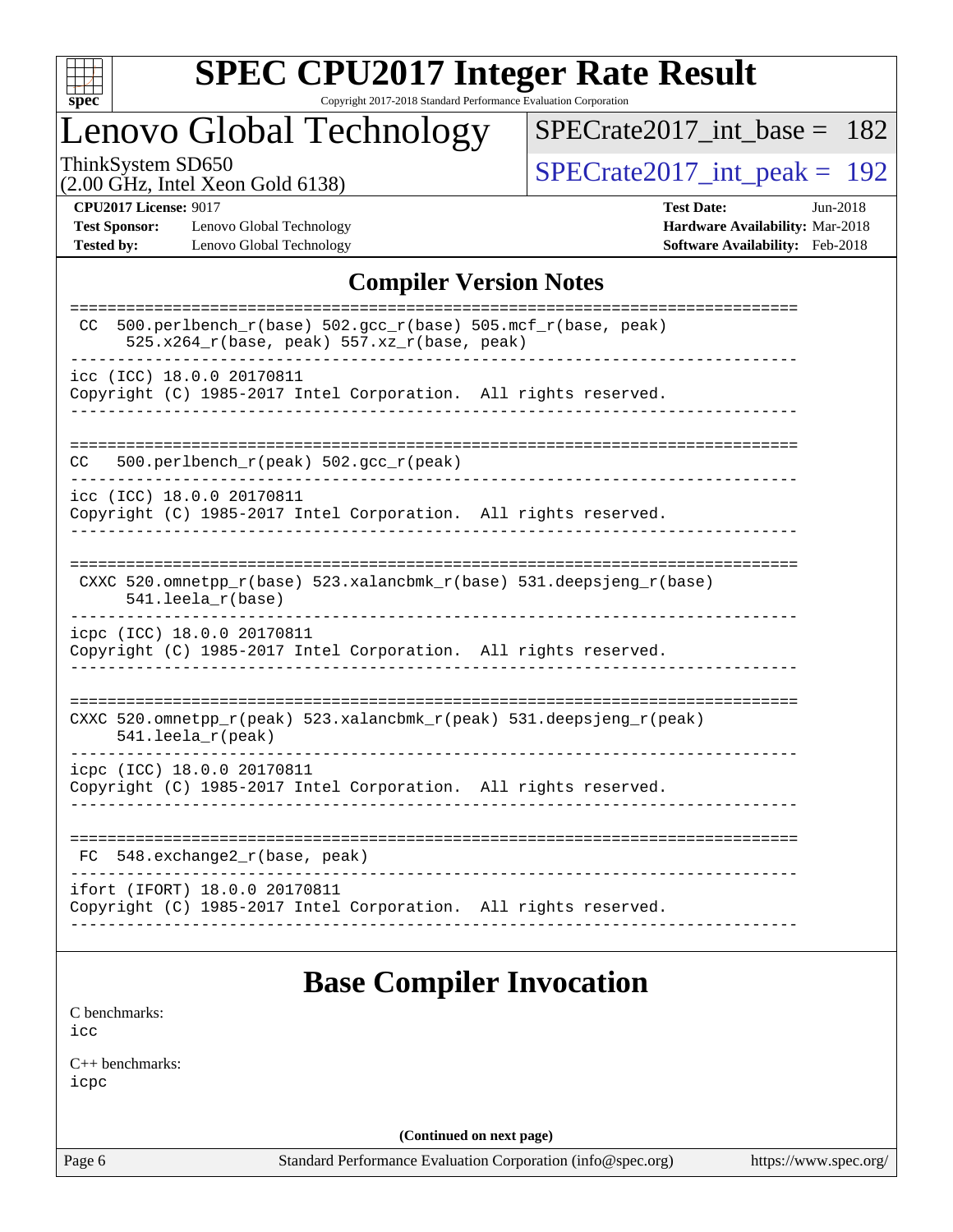

### Lenovo Global Technology

[SPECrate2017\\_int\\_base =](http://www.spec.org/auto/cpu2017/Docs/result-fields.html#SPECrate2017intbase) 182

(2.00 GHz, Intel Xeon Gold 6138)

ThinkSystem SD650<br>  $\binom{200}{100}$  CH<sub>z</sub> Intel Year Gold 6138)

**[Test Sponsor:](http://www.spec.org/auto/cpu2017/Docs/result-fields.html#TestSponsor)** Lenovo Global Technology **[Hardware Availability:](http://www.spec.org/auto/cpu2017/Docs/result-fields.html#HardwareAvailability)** Mar-2018 **[Tested by:](http://www.spec.org/auto/cpu2017/Docs/result-fields.html#Testedby)** Lenovo Global Technology **[Software Availability:](http://www.spec.org/auto/cpu2017/Docs/result-fields.html#SoftwareAvailability)** Feb-2018

**[CPU2017 License:](http://www.spec.org/auto/cpu2017/Docs/result-fields.html#CPU2017License)** 9017 **[Test Date:](http://www.spec.org/auto/cpu2017/Docs/result-fields.html#TestDate)** Jun-2018

### **[Base Compiler Invocation \(Continued\)](http://www.spec.org/auto/cpu2017/Docs/result-fields.html#BaseCompilerInvocation)**

[Fortran benchmarks](http://www.spec.org/auto/cpu2017/Docs/result-fields.html#Fortranbenchmarks): [ifort](http://www.spec.org/cpu2017/results/res2018q2/cpu2017-20180611-06850.flags.html#user_FCbase_intel_ifort_18.0_8111460550e3ca792625aed983ce982f94888b8b503583aa7ba2b8303487b4d8a21a13e7191a45c5fd58ff318f48f9492884d4413fa793fd88dd292cad7027ca)

**[Base Portability Flags](http://www.spec.org/auto/cpu2017/Docs/result-fields.html#BasePortabilityFlags)**

 500.perlbench\_r: [-DSPEC\\_LP64](http://www.spec.org/cpu2017/results/res2018q2/cpu2017-20180611-06850.flags.html#b500.perlbench_r_basePORTABILITY_DSPEC_LP64) [-DSPEC\\_LINUX\\_X64](http://www.spec.org/cpu2017/results/res2018q2/cpu2017-20180611-06850.flags.html#b500.perlbench_r_baseCPORTABILITY_DSPEC_LINUX_X64) 502.gcc\_r: [-DSPEC\\_LP64](http://www.spec.org/cpu2017/results/res2018q2/cpu2017-20180611-06850.flags.html#suite_basePORTABILITY502_gcc_r_DSPEC_LP64) 505.mcf\_r: [-DSPEC\\_LP64](http://www.spec.org/cpu2017/results/res2018q2/cpu2017-20180611-06850.flags.html#suite_basePORTABILITY505_mcf_r_DSPEC_LP64) 520.omnetpp\_r: [-DSPEC\\_LP64](http://www.spec.org/cpu2017/results/res2018q2/cpu2017-20180611-06850.flags.html#suite_basePORTABILITY520_omnetpp_r_DSPEC_LP64) 523.xalancbmk\_r: [-DSPEC\\_LP64](http://www.spec.org/cpu2017/results/res2018q2/cpu2017-20180611-06850.flags.html#suite_basePORTABILITY523_xalancbmk_r_DSPEC_LP64) [-DSPEC\\_LINUX](http://www.spec.org/cpu2017/results/res2018q2/cpu2017-20180611-06850.flags.html#b523.xalancbmk_r_baseCXXPORTABILITY_DSPEC_LINUX) 525.x264\_r: [-DSPEC\\_LP64](http://www.spec.org/cpu2017/results/res2018q2/cpu2017-20180611-06850.flags.html#suite_basePORTABILITY525_x264_r_DSPEC_LP64) 531.deepsjeng\_r: [-DSPEC\\_LP64](http://www.spec.org/cpu2017/results/res2018q2/cpu2017-20180611-06850.flags.html#suite_basePORTABILITY531_deepsjeng_r_DSPEC_LP64) 541.leela\_r: [-DSPEC\\_LP64](http://www.spec.org/cpu2017/results/res2018q2/cpu2017-20180611-06850.flags.html#suite_basePORTABILITY541_leela_r_DSPEC_LP64) 548.exchange2\_r: [-DSPEC\\_LP64](http://www.spec.org/cpu2017/results/res2018q2/cpu2017-20180611-06850.flags.html#suite_basePORTABILITY548_exchange2_r_DSPEC_LP64) 557.xz\_r: [-DSPEC\\_LP64](http://www.spec.org/cpu2017/results/res2018q2/cpu2017-20180611-06850.flags.html#suite_basePORTABILITY557_xz_r_DSPEC_LP64)

### **[Base Optimization Flags](http://www.spec.org/auto/cpu2017/Docs/result-fields.html#BaseOptimizationFlags)**

[C benchmarks](http://www.spec.org/auto/cpu2017/Docs/result-fields.html#Cbenchmarks):

[-Wl,-z,muldefs](http://www.spec.org/cpu2017/results/res2018q2/cpu2017-20180611-06850.flags.html#user_CCbase_link_force_multiple1_b4cbdb97b34bdee9ceefcfe54f4c8ea74255f0b02a4b23e853cdb0e18eb4525ac79b5a88067c842dd0ee6996c24547a27a4b99331201badda8798ef8a743f577) [-xCORE-AVX512](http://www.spec.org/cpu2017/results/res2018q2/cpu2017-20180611-06850.flags.html#user_CCbase_f-xCORE-AVX512) [-ipo](http://www.spec.org/cpu2017/results/res2018q2/cpu2017-20180611-06850.flags.html#user_CCbase_f-ipo) [-O3](http://www.spec.org/cpu2017/results/res2018q2/cpu2017-20180611-06850.flags.html#user_CCbase_f-O3) [-no-prec-div](http://www.spec.org/cpu2017/results/res2018q2/cpu2017-20180611-06850.flags.html#user_CCbase_f-no-prec-div) [-qopt-mem-layout-trans=3](http://www.spec.org/cpu2017/results/res2018q2/cpu2017-20180611-06850.flags.html#user_CCbase_f-qopt-mem-layout-trans_de80db37974c74b1f0e20d883f0b675c88c3b01e9d123adea9b28688d64333345fb62bc4a798493513fdb68f60282f9a726aa07f478b2f7113531aecce732043) [-L/usr/local/je5.0.1-64/lib](http://www.spec.org/cpu2017/results/res2018q2/cpu2017-20180611-06850.flags.html#user_CCbase_jemalloc_link_path64_4b10a636b7bce113509b17f3bd0d6226c5fb2346b9178c2d0232c14f04ab830f976640479e5c33dc2bcbbdad86ecfb6634cbbd4418746f06f368b512fced5394) [-ljemalloc](http://www.spec.org/cpu2017/results/res2018q2/cpu2017-20180611-06850.flags.html#user_CCbase_jemalloc_link_lib_d1249b907c500fa1c0672f44f562e3d0f79738ae9e3c4a9c376d49f265a04b9c99b167ecedbf6711b3085be911c67ff61f150a17b3472be731631ba4d0471706)

[C++ benchmarks:](http://www.spec.org/auto/cpu2017/Docs/result-fields.html#CXXbenchmarks)

[-Wl,-z,muldefs](http://www.spec.org/cpu2017/results/res2018q2/cpu2017-20180611-06850.flags.html#user_CXXbase_link_force_multiple1_b4cbdb97b34bdee9ceefcfe54f4c8ea74255f0b02a4b23e853cdb0e18eb4525ac79b5a88067c842dd0ee6996c24547a27a4b99331201badda8798ef8a743f577) [-xCORE-AVX512](http://www.spec.org/cpu2017/results/res2018q2/cpu2017-20180611-06850.flags.html#user_CXXbase_f-xCORE-AVX512) [-ipo](http://www.spec.org/cpu2017/results/res2018q2/cpu2017-20180611-06850.flags.html#user_CXXbase_f-ipo) [-O3](http://www.spec.org/cpu2017/results/res2018q2/cpu2017-20180611-06850.flags.html#user_CXXbase_f-O3) [-no-prec-div](http://www.spec.org/cpu2017/results/res2018q2/cpu2017-20180611-06850.flags.html#user_CXXbase_f-no-prec-div) [-qopt-mem-layout-trans=3](http://www.spec.org/cpu2017/results/res2018q2/cpu2017-20180611-06850.flags.html#user_CXXbase_f-qopt-mem-layout-trans_de80db37974c74b1f0e20d883f0b675c88c3b01e9d123adea9b28688d64333345fb62bc4a798493513fdb68f60282f9a726aa07f478b2f7113531aecce732043) [-L/usr/local/je5.0.1-64/lib](http://www.spec.org/cpu2017/results/res2018q2/cpu2017-20180611-06850.flags.html#user_CXXbase_jemalloc_link_path64_4b10a636b7bce113509b17f3bd0d6226c5fb2346b9178c2d0232c14f04ab830f976640479e5c33dc2bcbbdad86ecfb6634cbbd4418746f06f368b512fced5394) [-ljemalloc](http://www.spec.org/cpu2017/results/res2018q2/cpu2017-20180611-06850.flags.html#user_CXXbase_jemalloc_link_lib_d1249b907c500fa1c0672f44f562e3d0f79738ae9e3c4a9c376d49f265a04b9c99b167ecedbf6711b3085be911c67ff61f150a17b3472be731631ba4d0471706)

[Fortran benchmarks](http://www.spec.org/auto/cpu2017/Docs/result-fields.html#Fortranbenchmarks):

[-Wl,-z,muldefs](http://www.spec.org/cpu2017/results/res2018q2/cpu2017-20180611-06850.flags.html#user_FCbase_link_force_multiple1_b4cbdb97b34bdee9ceefcfe54f4c8ea74255f0b02a4b23e853cdb0e18eb4525ac79b5a88067c842dd0ee6996c24547a27a4b99331201badda8798ef8a743f577) [-xCORE-AVX512](http://www.spec.org/cpu2017/results/res2018q2/cpu2017-20180611-06850.flags.html#user_FCbase_f-xCORE-AVX512) [-ipo](http://www.spec.org/cpu2017/results/res2018q2/cpu2017-20180611-06850.flags.html#user_FCbase_f-ipo) [-O3](http://www.spec.org/cpu2017/results/res2018q2/cpu2017-20180611-06850.flags.html#user_FCbase_f-O3) [-no-prec-div](http://www.spec.org/cpu2017/results/res2018q2/cpu2017-20180611-06850.flags.html#user_FCbase_f-no-prec-div) [-qopt-mem-layout-trans=3](http://www.spec.org/cpu2017/results/res2018q2/cpu2017-20180611-06850.flags.html#user_FCbase_f-qopt-mem-layout-trans_de80db37974c74b1f0e20d883f0b675c88c3b01e9d123adea9b28688d64333345fb62bc4a798493513fdb68f60282f9a726aa07f478b2f7113531aecce732043) [-nostandard-realloc-lhs](http://www.spec.org/cpu2017/results/res2018q2/cpu2017-20180611-06850.flags.html#user_FCbase_f_2003_std_realloc_82b4557e90729c0f113870c07e44d33d6f5a304b4f63d4c15d2d0f1fab99f5daaed73bdb9275d9ae411527f28b936061aa8b9c8f2d63842963b95c9dd6426b8a) [-align array32byte](http://www.spec.org/cpu2017/results/res2018q2/cpu2017-20180611-06850.flags.html#user_FCbase_align_array32byte_b982fe038af199962ba9a80c053b8342c548c85b40b8e86eb3cc33dee0d7986a4af373ac2d51c3f7cf710a18d62fdce2948f201cd044323541f22fc0fffc51b6) [-L/usr/local/je5.0.1-64/lib](http://www.spec.org/cpu2017/results/res2018q2/cpu2017-20180611-06850.flags.html#user_FCbase_jemalloc_link_path64_4b10a636b7bce113509b17f3bd0d6226c5fb2346b9178c2d0232c14f04ab830f976640479e5c33dc2bcbbdad86ecfb6634cbbd4418746f06f368b512fced5394) [-ljemalloc](http://www.spec.org/cpu2017/results/res2018q2/cpu2017-20180611-06850.flags.html#user_FCbase_jemalloc_link_lib_d1249b907c500fa1c0672f44f562e3d0f79738ae9e3c4a9c376d49f265a04b9c99b167ecedbf6711b3085be911c67ff61f150a17b3472be731631ba4d0471706)

### **[Base Other Flags](http://www.spec.org/auto/cpu2017/Docs/result-fields.html#BaseOtherFlags)**

[C benchmarks](http://www.spec.org/auto/cpu2017/Docs/result-fields.html#Cbenchmarks):  $-m64 - std= c11$  $-m64 - std= c11$ 

[C++ benchmarks:](http://www.spec.org/auto/cpu2017/Docs/result-fields.html#CXXbenchmarks)  $-m64$ 

**(Continued on next page)**

Page 7 Standard Performance Evaluation Corporation [\(info@spec.org\)](mailto:info@spec.org) <https://www.spec.org/>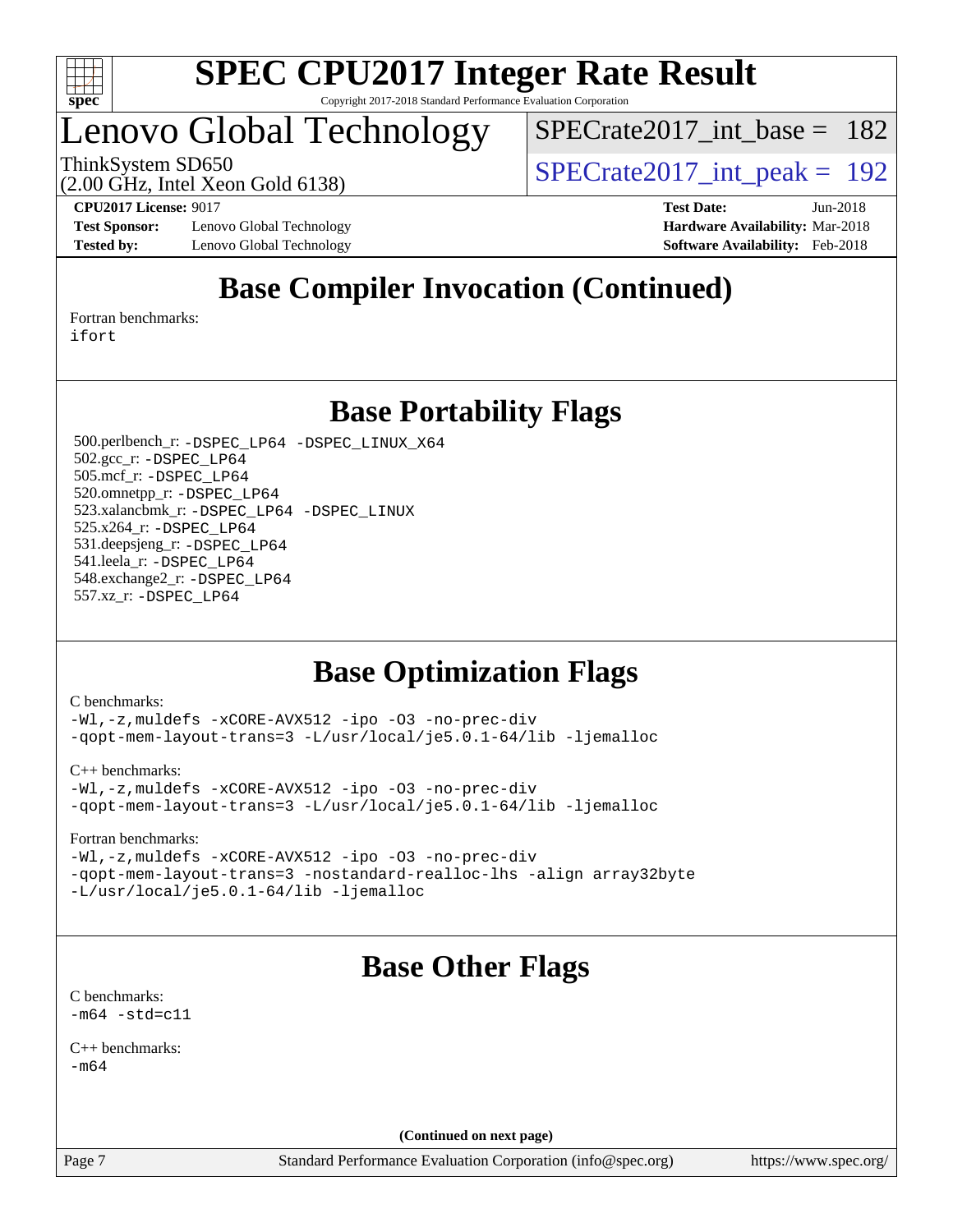

### Lenovo Global Technology

[SPECrate2017\\_int\\_base =](http://www.spec.org/auto/cpu2017/Docs/result-fields.html#SPECrate2017intbase) 182

(2.00 GHz, Intel Xeon Gold 6138)

ThinkSystem SD650  $SPECrate2017\_int\_peak = 192$ 

**[Test Sponsor:](http://www.spec.org/auto/cpu2017/Docs/result-fields.html#TestSponsor)** Lenovo Global Technology **[Hardware Availability:](http://www.spec.org/auto/cpu2017/Docs/result-fields.html#HardwareAvailability)** Mar-2018 **[Tested by:](http://www.spec.org/auto/cpu2017/Docs/result-fields.html#Testedby)** Lenovo Global Technology **[Software Availability:](http://www.spec.org/auto/cpu2017/Docs/result-fields.html#SoftwareAvailability)** Feb-2018

**[CPU2017 License:](http://www.spec.org/auto/cpu2017/Docs/result-fields.html#CPU2017License)** 9017 **[Test Date:](http://www.spec.org/auto/cpu2017/Docs/result-fields.html#TestDate)** Jun-2018

### **[Base Other Flags \(Continued\)](http://www.spec.org/auto/cpu2017/Docs/result-fields.html#BaseOtherFlags)**

[Fortran benchmarks](http://www.spec.org/auto/cpu2017/Docs/result-fields.html#Fortranbenchmarks):

[-m64](http://www.spec.org/cpu2017/results/res2018q2/cpu2017-20180611-06850.flags.html#user_FCbase_intel_intel64_18.0_af43caccfc8ded86e7699f2159af6efc7655f51387b94da716254467f3c01020a5059329e2569e4053f409e7c9202a7efc638f7a6d1ffb3f52dea4a3e31d82ab)

### **[Peak Compiler Invocation](http://www.spec.org/auto/cpu2017/Docs/result-fields.html#PeakCompilerInvocation)**

[C benchmarks](http://www.spec.org/auto/cpu2017/Docs/result-fields.html#Cbenchmarks):  $i$ cc

[C++ benchmarks:](http://www.spec.org/auto/cpu2017/Docs/result-fields.html#CXXbenchmarks) [icpc](http://www.spec.org/cpu2017/results/res2018q2/cpu2017-20180611-06850.flags.html#user_CXXpeak_intel_icpc_18.0_c510b6838c7f56d33e37e94d029a35b4a7bccf4766a728ee175e80a419847e808290a9b78be685c44ab727ea267ec2f070ec5dc83b407c0218cded6866a35d07)

[Fortran benchmarks](http://www.spec.org/auto/cpu2017/Docs/result-fields.html#Fortranbenchmarks): [ifort](http://www.spec.org/cpu2017/results/res2018q2/cpu2017-20180611-06850.flags.html#user_FCpeak_intel_ifort_18.0_8111460550e3ca792625aed983ce982f94888b8b503583aa7ba2b8303487b4d8a21a13e7191a45c5fd58ff318f48f9492884d4413fa793fd88dd292cad7027ca)

### **[Peak Portability Flags](http://www.spec.org/auto/cpu2017/Docs/result-fields.html#PeakPortabilityFlags)**

 500.perlbench\_r: [-DSPEC\\_LP64](http://www.spec.org/cpu2017/results/res2018q2/cpu2017-20180611-06850.flags.html#b500.perlbench_r_peakPORTABILITY_DSPEC_LP64) [-DSPEC\\_LINUX\\_X64](http://www.spec.org/cpu2017/results/res2018q2/cpu2017-20180611-06850.flags.html#b500.perlbench_r_peakCPORTABILITY_DSPEC_LINUX_X64) 502.gcc\_r: [-D\\_FILE\\_OFFSET\\_BITS=64](http://www.spec.org/cpu2017/results/res2018q2/cpu2017-20180611-06850.flags.html#user_peakPORTABILITY502_gcc_r_file_offset_bits_64_5ae949a99b284ddf4e95728d47cb0843d81b2eb0e18bdfe74bbf0f61d0b064f4bda2f10ea5eb90e1dcab0e84dbc592acfc5018bc955c18609f94ddb8d550002c) 505.mcf\_r: [-DSPEC\\_LP64](http://www.spec.org/cpu2017/results/res2018q2/cpu2017-20180611-06850.flags.html#suite_peakPORTABILITY505_mcf_r_DSPEC_LP64) 520.omnetpp\_r: [-DSPEC\\_LP64](http://www.spec.org/cpu2017/results/res2018q2/cpu2017-20180611-06850.flags.html#suite_peakPORTABILITY520_omnetpp_r_DSPEC_LP64) 523.xalancbmk\_r: [-D\\_FILE\\_OFFSET\\_BITS=64](http://www.spec.org/cpu2017/results/res2018q2/cpu2017-20180611-06850.flags.html#user_peakPORTABILITY523_xalancbmk_r_file_offset_bits_64_5ae949a99b284ddf4e95728d47cb0843d81b2eb0e18bdfe74bbf0f61d0b064f4bda2f10ea5eb90e1dcab0e84dbc592acfc5018bc955c18609f94ddb8d550002c) [-DSPEC\\_LINUX](http://www.spec.org/cpu2017/results/res2018q2/cpu2017-20180611-06850.flags.html#b523.xalancbmk_r_peakCXXPORTABILITY_DSPEC_LINUX) 525.x264\_r: [-DSPEC\\_LP64](http://www.spec.org/cpu2017/results/res2018q2/cpu2017-20180611-06850.flags.html#suite_peakPORTABILITY525_x264_r_DSPEC_LP64) 531.deepsjeng\_r: [-DSPEC\\_LP64](http://www.spec.org/cpu2017/results/res2018q2/cpu2017-20180611-06850.flags.html#suite_peakPORTABILITY531_deepsjeng_r_DSPEC_LP64) 541.leela\_r: [-DSPEC\\_LP64](http://www.spec.org/cpu2017/results/res2018q2/cpu2017-20180611-06850.flags.html#suite_peakPORTABILITY541_leela_r_DSPEC_LP64) 548.exchange2\_r: [-DSPEC\\_LP64](http://www.spec.org/cpu2017/results/res2018q2/cpu2017-20180611-06850.flags.html#suite_peakPORTABILITY548_exchange2_r_DSPEC_LP64) 557.xz\_r: [-DSPEC\\_LP64](http://www.spec.org/cpu2017/results/res2018q2/cpu2017-20180611-06850.flags.html#suite_peakPORTABILITY557_xz_r_DSPEC_LP64)

### **[Peak Optimization Flags](http://www.spec.org/auto/cpu2017/Docs/result-fields.html#PeakOptimizationFlags)**

[C benchmarks](http://www.spec.org/auto/cpu2017/Docs/result-fields.html#Cbenchmarks):

 500.perlbench\_r: [-Wl,-z,muldefs](http://www.spec.org/cpu2017/results/res2018q2/cpu2017-20180611-06850.flags.html#user_peakEXTRA_LDFLAGS500_perlbench_r_link_force_multiple1_b4cbdb97b34bdee9ceefcfe54f4c8ea74255f0b02a4b23e853cdb0e18eb4525ac79b5a88067c842dd0ee6996c24547a27a4b99331201badda8798ef8a743f577) [-prof-gen](http://www.spec.org/cpu2017/results/res2018q2/cpu2017-20180611-06850.flags.html#user_peakPASS1_CFLAGSPASS1_LDFLAGS500_perlbench_r_prof_gen_5aa4926d6013ddb2a31985c654b3eb18169fc0c6952a63635c234f711e6e63dd76e94ad52365559451ec499a2cdb89e4dc58ba4c67ef54ca681ffbe1461d6b36)(pass 1) [-prof-use](http://www.spec.org/cpu2017/results/res2018q2/cpu2017-20180611-06850.flags.html#user_peakPASS2_CFLAGSPASS2_LDFLAGS500_perlbench_r_prof_use_1a21ceae95f36a2b53c25747139a6c16ca95bd9def2a207b4f0849963b97e94f5260e30a0c64f4bb623698870e679ca08317ef8150905d41bd88c6f78df73f19)(pass 2) [-ipo](http://www.spec.org/cpu2017/results/res2018q2/cpu2017-20180611-06850.flags.html#user_peakPASS1_COPTIMIZEPASS2_COPTIMIZE500_perlbench_r_f-ipo) [-xCORE-AVX512](http://www.spec.org/cpu2017/results/res2018q2/cpu2017-20180611-06850.flags.html#user_peakPASS2_COPTIMIZE500_perlbench_r_f-xCORE-AVX512) [-O3](http://www.spec.org/cpu2017/results/res2018q2/cpu2017-20180611-06850.flags.html#user_peakPASS1_COPTIMIZEPASS2_COPTIMIZE500_perlbench_r_f-O3) [-no-prec-div](http://www.spec.org/cpu2017/results/res2018q2/cpu2017-20180611-06850.flags.html#user_peakPASS1_COPTIMIZEPASS2_COPTIMIZE500_perlbench_r_f-no-prec-div) [-qopt-mem-layout-trans=3](http://www.spec.org/cpu2017/results/res2018q2/cpu2017-20180611-06850.flags.html#user_peakPASS1_COPTIMIZEPASS2_COPTIMIZE500_perlbench_r_f-qopt-mem-layout-trans_de80db37974c74b1f0e20d883f0b675c88c3b01e9d123adea9b28688d64333345fb62bc4a798493513fdb68f60282f9a726aa07f478b2f7113531aecce732043) [-fno-strict-overflow](http://www.spec.org/cpu2017/results/res2018q2/cpu2017-20180611-06850.flags.html#user_peakEXTRA_OPTIMIZE500_perlbench_r_f-fno-strict-overflow) [-L/usr/local/je5.0.1-64/lib](http://www.spec.org/cpu2017/results/res2018q2/cpu2017-20180611-06850.flags.html#user_peakEXTRA_LIBS500_perlbench_r_jemalloc_link_path64_4b10a636b7bce113509b17f3bd0d6226c5fb2346b9178c2d0232c14f04ab830f976640479e5c33dc2bcbbdad86ecfb6634cbbd4418746f06f368b512fced5394) [-ljemalloc](http://www.spec.org/cpu2017/results/res2018q2/cpu2017-20180611-06850.flags.html#user_peakEXTRA_LIBS500_perlbench_r_jemalloc_link_lib_d1249b907c500fa1c0672f44f562e3d0f79738ae9e3c4a9c376d49f265a04b9c99b167ecedbf6711b3085be911c67ff61f150a17b3472be731631ba4d0471706)

```
 502.gcc_r: -L/opt/intel/compilers_and_libraries_2018/linux/lib/ia32
-Wl,-z,muldefs -prof-gen(pass 1) -prof-use(pass 2) -ipo
-xCORE-AVX512 -O3 -no-prec-div -qopt-mem-layout-trans=3
-L/usr/local/je5.0.1-32/lib -ljemalloc
```
**(Continued on next page)**

| Page 8 | Standard Performance Evaluation Corporation (info@spec.org) | https://www.spec.org/ |
|--------|-------------------------------------------------------------|-----------------------|
|        |                                                             |                       |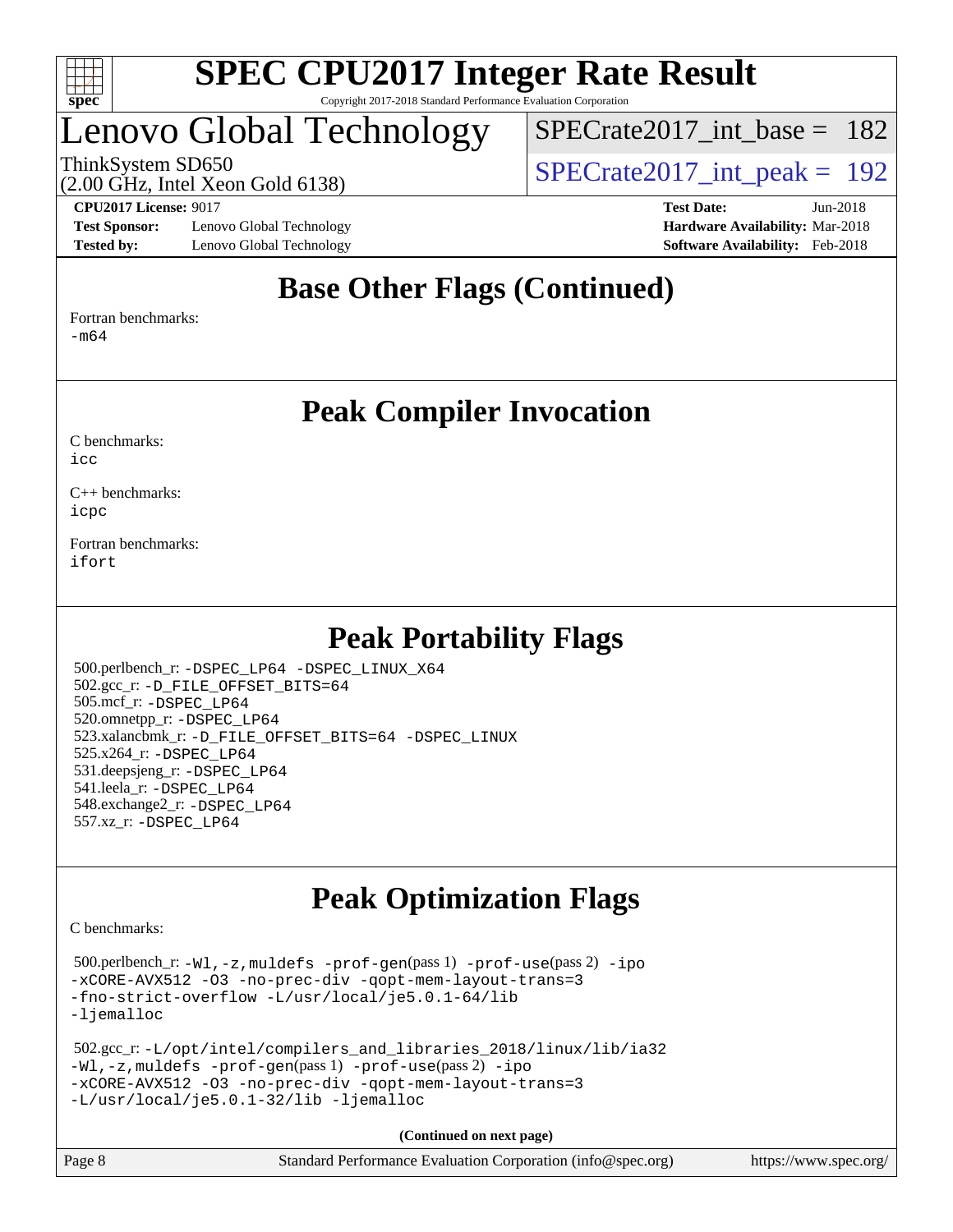

### Lenovo Global Technology

 $SPECrate2017\_int\_base = 182$ 

(2.00 GHz, Intel Xeon Gold 6138)

ThinkSystem SD650  $SPECrate2017\_int\_peak = 192$ 

#### **[CPU2017 License:](http://www.spec.org/auto/cpu2017/Docs/result-fields.html#CPU2017License)** 9017 **[Test Date:](http://www.spec.org/auto/cpu2017/Docs/result-fields.html#TestDate)** Jun-2018 **[Test Sponsor:](http://www.spec.org/auto/cpu2017/Docs/result-fields.html#TestSponsor)** Lenovo Global Technology **[Hardware Availability:](http://www.spec.org/auto/cpu2017/Docs/result-fields.html#HardwareAvailability)** Mar-2018

**[Tested by:](http://www.spec.org/auto/cpu2017/Docs/result-fields.html#Testedby)** Lenovo Global Technology **[Software Availability:](http://www.spec.org/auto/cpu2017/Docs/result-fields.html#SoftwareAvailability)** Feb-2018

## **[Peak Optimization Flags \(Continued\)](http://www.spec.org/auto/cpu2017/Docs/result-fields.html#PeakOptimizationFlags)**

 505.mcf\_r: [-Wl,-z,muldefs](http://www.spec.org/cpu2017/results/res2018q2/cpu2017-20180611-06850.flags.html#user_peakEXTRA_LDFLAGS505_mcf_r_link_force_multiple1_b4cbdb97b34bdee9ceefcfe54f4c8ea74255f0b02a4b23e853cdb0e18eb4525ac79b5a88067c842dd0ee6996c24547a27a4b99331201badda8798ef8a743f577) [-xCORE-AVX512](http://www.spec.org/cpu2017/results/res2018q2/cpu2017-20180611-06850.flags.html#user_peakCOPTIMIZE505_mcf_r_f-xCORE-AVX512) [-ipo](http://www.spec.org/cpu2017/results/res2018q2/cpu2017-20180611-06850.flags.html#user_peakCOPTIMIZE505_mcf_r_f-ipo) [-O3](http://www.spec.org/cpu2017/results/res2018q2/cpu2017-20180611-06850.flags.html#user_peakCOPTIMIZE505_mcf_r_f-O3) [-no-prec-div](http://www.spec.org/cpu2017/results/res2018q2/cpu2017-20180611-06850.flags.html#user_peakCOPTIMIZE505_mcf_r_f-no-prec-div) [-qopt-mem-layout-trans=3](http://www.spec.org/cpu2017/results/res2018q2/cpu2017-20180611-06850.flags.html#user_peakCOPTIMIZE505_mcf_r_f-qopt-mem-layout-trans_de80db37974c74b1f0e20d883f0b675c88c3b01e9d123adea9b28688d64333345fb62bc4a798493513fdb68f60282f9a726aa07f478b2f7113531aecce732043) [-L/usr/local/je5.0.1-64/lib](http://www.spec.org/cpu2017/results/res2018q2/cpu2017-20180611-06850.flags.html#user_peakEXTRA_LIBS505_mcf_r_jemalloc_link_path64_4b10a636b7bce113509b17f3bd0d6226c5fb2346b9178c2d0232c14f04ab830f976640479e5c33dc2bcbbdad86ecfb6634cbbd4418746f06f368b512fced5394) [-ljemalloc](http://www.spec.org/cpu2017/results/res2018q2/cpu2017-20180611-06850.flags.html#user_peakEXTRA_LIBS505_mcf_r_jemalloc_link_lib_d1249b907c500fa1c0672f44f562e3d0f79738ae9e3c4a9c376d49f265a04b9c99b167ecedbf6711b3085be911c67ff61f150a17b3472be731631ba4d0471706) 525.x264\_r: [-Wl,-z,muldefs](http://www.spec.org/cpu2017/results/res2018q2/cpu2017-20180611-06850.flags.html#user_peakEXTRA_LDFLAGS525_x264_r_link_force_multiple1_b4cbdb97b34bdee9ceefcfe54f4c8ea74255f0b02a4b23e853cdb0e18eb4525ac79b5a88067c842dd0ee6996c24547a27a4b99331201badda8798ef8a743f577) [-xCORE-AVX512](http://www.spec.org/cpu2017/results/res2018q2/cpu2017-20180611-06850.flags.html#user_peakCOPTIMIZE525_x264_r_f-xCORE-AVX512) [-ipo](http://www.spec.org/cpu2017/results/res2018q2/cpu2017-20180611-06850.flags.html#user_peakCOPTIMIZE525_x264_r_f-ipo) [-O3](http://www.spec.org/cpu2017/results/res2018q2/cpu2017-20180611-06850.flags.html#user_peakCOPTIMIZE525_x264_r_f-O3) [-no-prec-div](http://www.spec.org/cpu2017/results/res2018q2/cpu2017-20180611-06850.flags.html#user_peakCOPTIMIZE525_x264_r_f-no-prec-div) [-qopt-mem-layout-trans=3](http://www.spec.org/cpu2017/results/res2018q2/cpu2017-20180611-06850.flags.html#user_peakCOPTIMIZE525_x264_r_f-qopt-mem-layout-trans_de80db37974c74b1f0e20d883f0b675c88c3b01e9d123adea9b28688d64333345fb62bc4a798493513fdb68f60282f9a726aa07f478b2f7113531aecce732043) [-fno-alias](http://www.spec.org/cpu2017/results/res2018q2/cpu2017-20180611-06850.flags.html#user_peakEXTRA_OPTIMIZE525_x264_r_f-no-alias_77dbac10d91cbfe898fbf4a29d1b29b694089caa623bdd1baccc9957d4edbe8d106c0b357e2748a65b44fc9e83d78098bb898077f3fe92f9faf24f7bd4a07ed7) [-L/usr/local/je5.0.1-64/lib](http://www.spec.org/cpu2017/results/res2018q2/cpu2017-20180611-06850.flags.html#user_peakEXTRA_LIBS525_x264_r_jemalloc_link_path64_4b10a636b7bce113509b17f3bd0d6226c5fb2346b9178c2d0232c14f04ab830f976640479e5c33dc2bcbbdad86ecfb6634cbbd4418746f06f368b512fced5394) [-ljemalloc](http://www.spec.org/cpu2017/results/res2018q2/cpu2017-20180611-06850.flags.html#user_peakEXTRA_LIBS525_x264_r_jemalloc_link_lib_d1249b907c500fa1c0672f44f562e3d0f79738ae9e3c4a9c376d49f265a04b9c99b167ecedbf6711b3085be911c67ff61f150a17b3472be731631ba4d0471706) 557.xz\_r: Same as 505.mcf\_r [C++ benchmarks:](http://www.spec.org/auto/cpu2017/Docs/result-fields.html#CXXbenchmarks) 520.omnetpp\_r: [-Wl,-z,muldefs](http://www.spec.org/cpu2017/results/res2018q2/cpu2017-20180611-06850.flags.html#user_peakEXTRA_LDFLAGS520_omnetpp_r_link_force_multiple1_b4cbdb97b34bdee9ceefcfe54f4c8ea74255f0b02a4b23e853cdb0e18eb4525ac79b5a88067c842dd0ee6996c24547a27a4b99331201badda8798ef8a743f577) [-prof-gen](http://www.spec.org/cpu2017/results/res2018q2/cpu2017-20180611-06850.flags.html#user_peakPASS1_CXXFLAGSPASS1_LDFLAGS520_omnetpp_r_prof_gen_5aa4926d6013ddb2a31985c654b3eb18169fc0c6952a63635c234f711e6e63dd76e94ad52365559451ec499a2cdb89e4dc58ba4c67ef54ca681ffbe1461d6b36)(pass 1) [-prof-use](http://www.spec.org/cpu2017/results/res2018q2/cpu2017-20180611-06850.flags.html#user_peakPASS2_CXXFLAGSPASS2_LDFLAGS520_omnetpp_r_prof_use_1a21ceae95f36a2b53c25747139a6c16ca95bd9def2a207b4f0849963b97e94f5260e30a0c64f4bb623698870e679ca08317ef8150905d41bd88c6f78df73f19)(pass 2) [-ipo](http://www.spec.org/cpu2017/results/res2018q2/cpu2017-20180611-06850.flags.html#user_peakPASS1_CXXOPTIMIZEPASS2_CXXOPTIMIZE520_omnetpp_r_f-ipo)

```
-xCORE-AVX512 -O3 -no-prec-div -qopt-mem-layout-trans=3
-L/usr/local/je5.0.1-64/lib -ljemalloc
```

```
 523.xalancbmk_r: -L/opt/intel/compilers_and_libraries_2018/linux/lib/ia32
-Wl,-z,muldefs -prof-gen(pass 1) -prof-use(pass 2) -ipo
-xCORE-AVX512 -O3 -no-prec-div -qopt-mem-layout-trans=3
-L/usr/local/je5.0.1-32/lib -ljemalloc
```
531.deepsjeng\_r: Same as 520.omnetpp\_r

541.leela\_r: Same as 520.omnetpp\_r

#### [Fortran benchmarks](http://www.spec.org/auto/cpu2017/Docs/result-fields.html#Fortranbenchmarks):

```
-Wl,-z,muldefs -xCORE-AVX512 -ipo -O3 -no-prec-div
-qopt-mem-layout-trans=3 -nostandard-realloc-lhs -align array32byte
-L/usr/local/je5.0.1-64/lib -ljemalloc
```
### **[Peak Other Flags](http://www.spec.org/auto/cpu2017/Docs/result-fields.html#PeakOtherFlags)**

[C benchmarks \(except as noted below\)](http://www.spec.org/auto/cpu2017/Docs/result-fields.html#Cbenchmarksexceptasnotedbelow):  $-m64 - std= c11$  $-m64 - std= c11$  502.gcc\_r: [-m32](http://www.spec.org/cpu2017/results/res2018q2/cpu2017-20180611-06850.flags.html#user_peakCCLD502_gcc_r_intel_ia32_18.0_2666f1173eb60787016b673bfe1358e27016ef7649ea4884b7bc6187fd89dc221d14632e22638cde1c647a518de97358ab15d4ad098ee4e19a8b28d0c25e14bf) [-std=c11](http://www.spec.org/cpu2017/results/res2018q2/cpu2017-20180611-06850.flags.html#user_peakCCLD502_gcc_r_intel_compiler_c11_mode_0e1c27790398a4642dfca32ffe6c27b5796f9c2d2676156f2e42c9c44eaad0c049b1cdb667a270c34d979996257aeb8fc440bfb01818dbc9357bd9d174cb8524) [C++ benchmarks \(except as noted below\):](http://www.spec.org/auto/cpu2017/Docs/result-fields.html#CXXbenchmarksexceptasnotedbelow)  $-m64$ 

523.xalancbmk\_r: [-m32](http://www.spec.org/cpu2017/results/res2018q2/cpu2017-20180611-06850.flags.html#user_peakCXXLD523_xalancbmk_r_intel_ia32_18.0_2666f1173eb60787016b673bfe1358e27016ef7649ea4884b7bc6187fd89dc221d14632e22638cde1c647a518de97358ab15d4ad098ee4e19a8b28d0c25e14bf)

**(Continued on next page)**